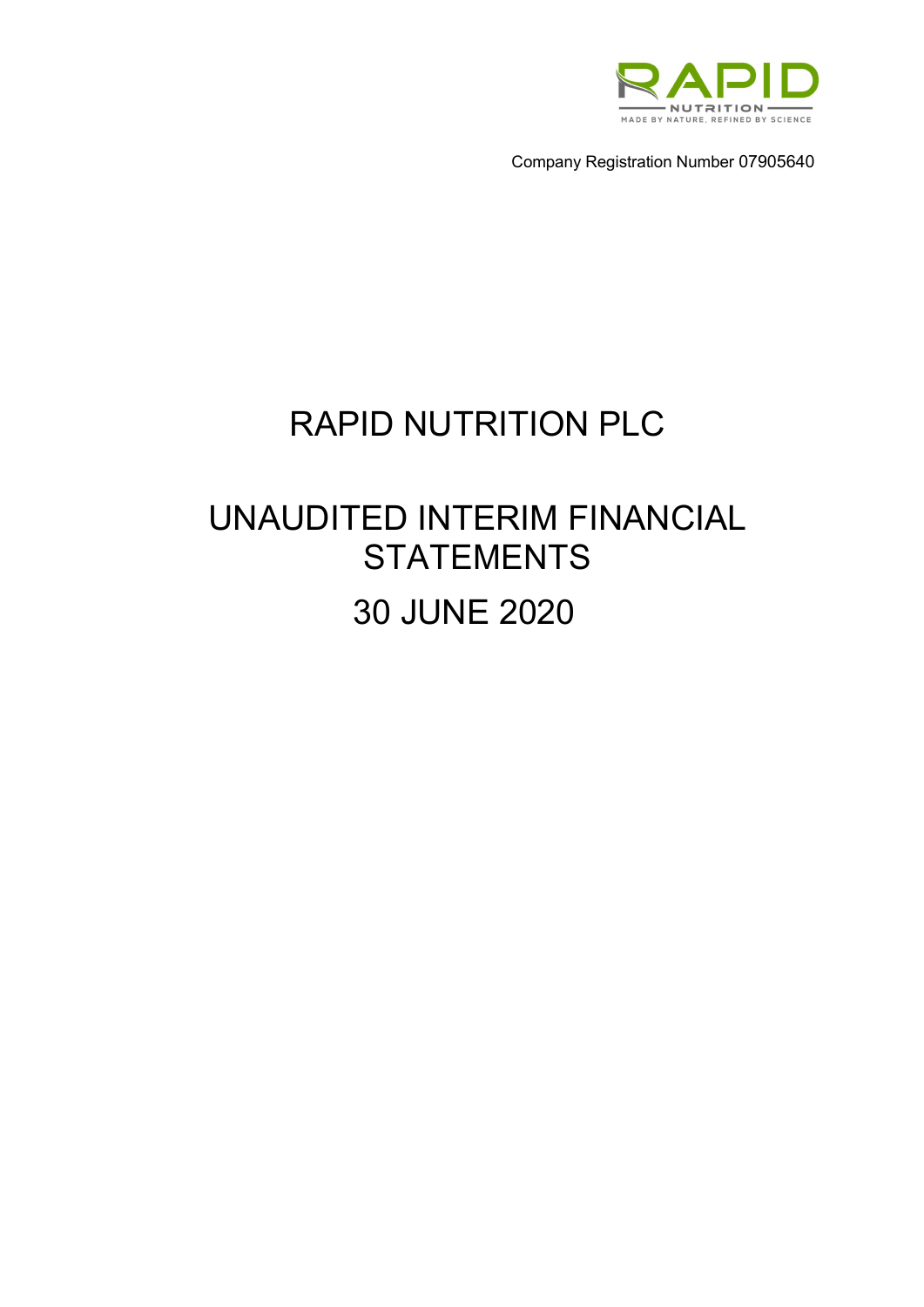# **RESPONSIBILITY STATEMENT AS AT 30 JUNE 2020**

The Directors of Rapid Nutrition PLC and its controlled entity ("the Group") confirm that, to the best of our knowledge

- a. The condensed set of consolidated financial statements have been prepared in accordance with IAS 34 "Interim Financial Reporting" and all relevant pronouncements of *the companies ACT 2006*
- b. The condensed set of consolidated financial statements give a true and fair view of the Group's financial position as at 30 June 2020 and of its performance for the interim period ended on that date.
- c. There are reasonable grounds to believe that the Group will be able to pay its debts as and when they become due and payable.

By order of the Board

Simon St. Ledger Managing Director 23 September 2020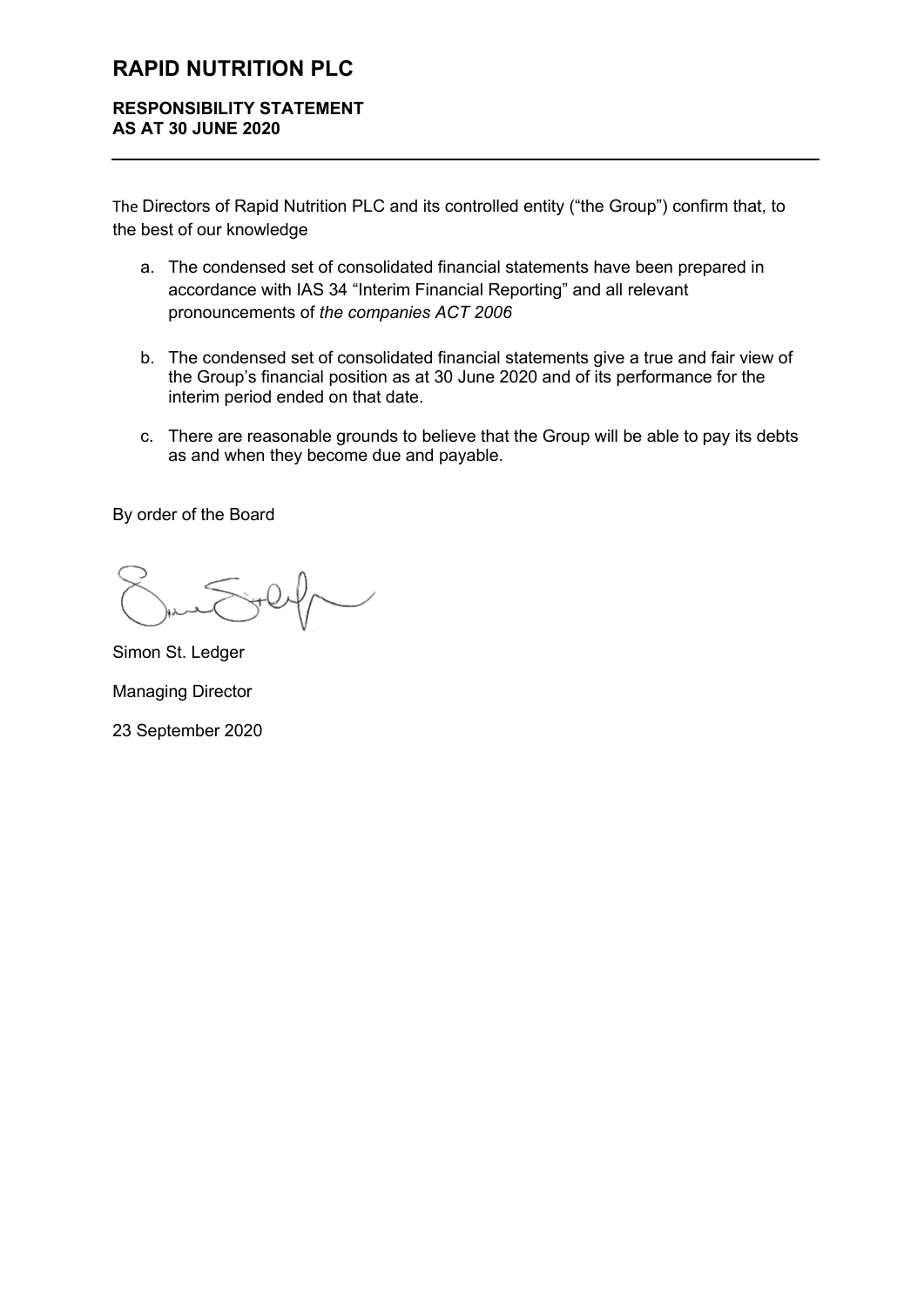## **CONDENSED CONSOLIDATED STATEMENT OF PROFIT OR LOSS AND OTHER COMPREHENSIVE INCOME**

# **FOR THE PERIOD END 30 JUNE 2020**

|                                                                                    | <b>Note</b> | 30-Jun-20    | 30-Jun-19    |
|------------------------------------------------------------------------------------|-------------|--------------|--------------|
| <b>Income</b>                                                                      |             |              |              |
| Revenue                                                                            | 4           | 3,375,668    | 3,104,879    |
| <b>Total Income</b>                                                                |             | 3,375,668    | 3,104,879    |
|                                                                                    |             |              |              |
| <b>Less Cost of Sales</b>                                                          |             |              |              |
| <b>Opening Stock</b>                                                               |             | $-245,804$   | $-414,007$   |
| Direct costs                                                                       |             | -883,634     | -883,634     |
| <b>Closing Stock</b>                                                               |             | 209,199      | 245,804      |
| <b>Total Cost of Sales</b>                                                         |             | $-920,239$   | $-1,051,837$ |
| Gross Profit / (Loss)                                                              |             | 2,455,429    | 2,053,041    |
| <b>Less Operating Expenses</b>                                                     |             |              |              |
| Administrative expenses                                                            |             | $-1,190,448$ | $-1,033,973$ |
| <b>Total Operating Expenses</b>                                                    |             | $-1,190,448$ | $-1,033,973$ |
| <b>Operating Profit / (Loss)</b>                                                   |             | 1,264,982    | 1,019,068    |
| Unrealised gain of financial assets                                                |             | $-9,232$     | $-172,224$   |
| Foreign Currency Gains / (Losses)                                                  |             |              |              |
| Net Profit / (Loss) for the period                                                 |             | 1,255,749    | 846,844      |
| <b>Tax Expenses</b>                                                                |             | $\mathbf 0$  | (305, 720)   |
| Net Profit/(loss) for the period attributable to member of the<br>company          |             | 1,255,749    | 541,124      |
| <b>Translation Gain/Loss</b>                                                       |             |              | (194, 088)   |
| Changes in Fair Value of FA                                                        |             |              | $-2,085,316$ |
| Total comprehensive income for the period attributable to<br>member of the company |             | 1,255,749    | $-1,738,280$ |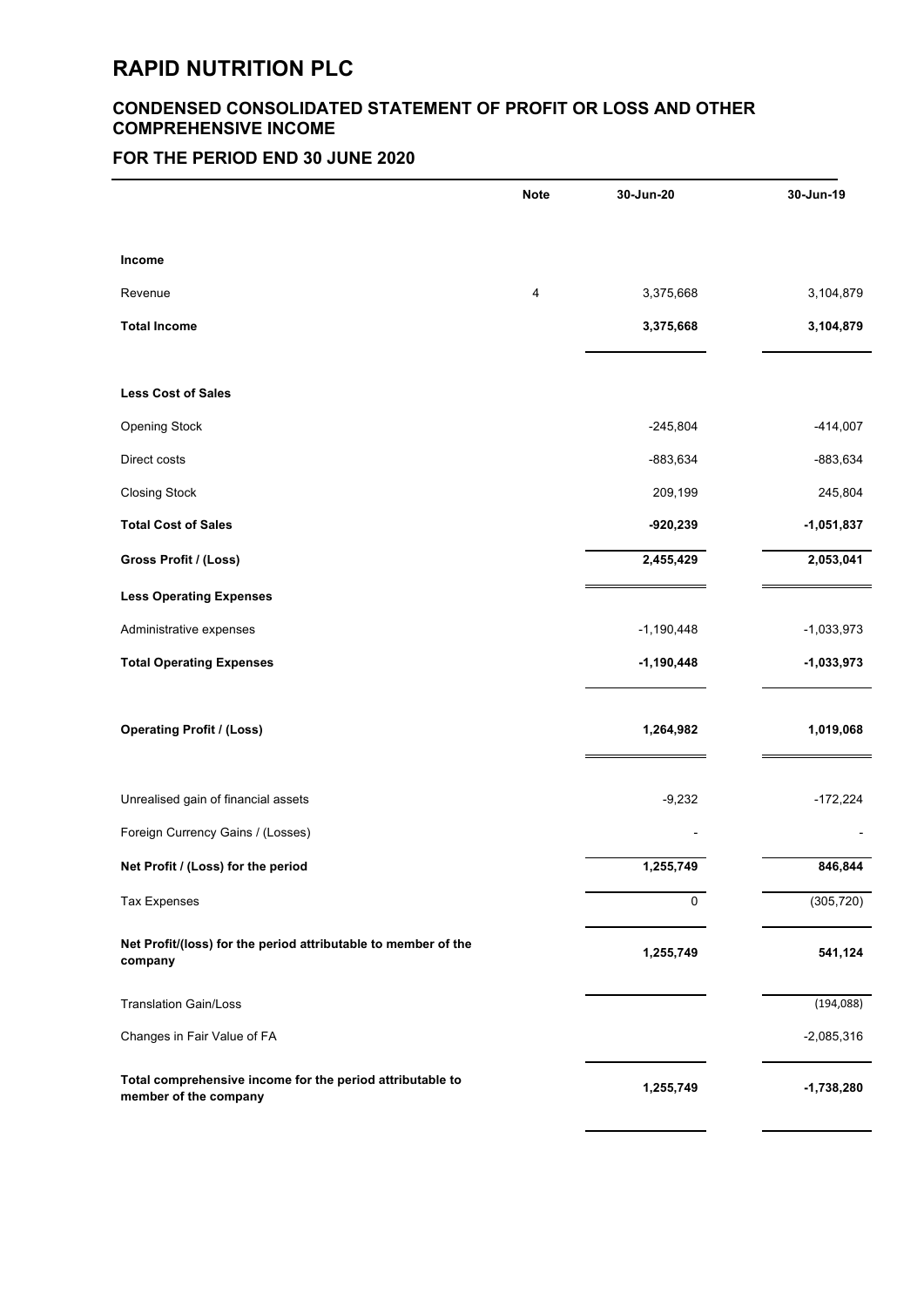#### **CONDENSED CONSOLIDATED STATEMENT OF PROFIT OR LOSS AND OTHER COMPREHENSIVE INCOME**

#### **FOR THE PERIOD END 30 JUNE 2020**

All of the activities of the Group are classed as continuing.

All of the total comprehensive income for the period is attributable to the owners of the Group.

All tax expenses are calculated on an annual basis in the full year audited report, no provision is accrued in this interim report.

All unrealised gains/losses in the Groups financial assets and foreign currency are calculated on an annual basis in the full year audited report.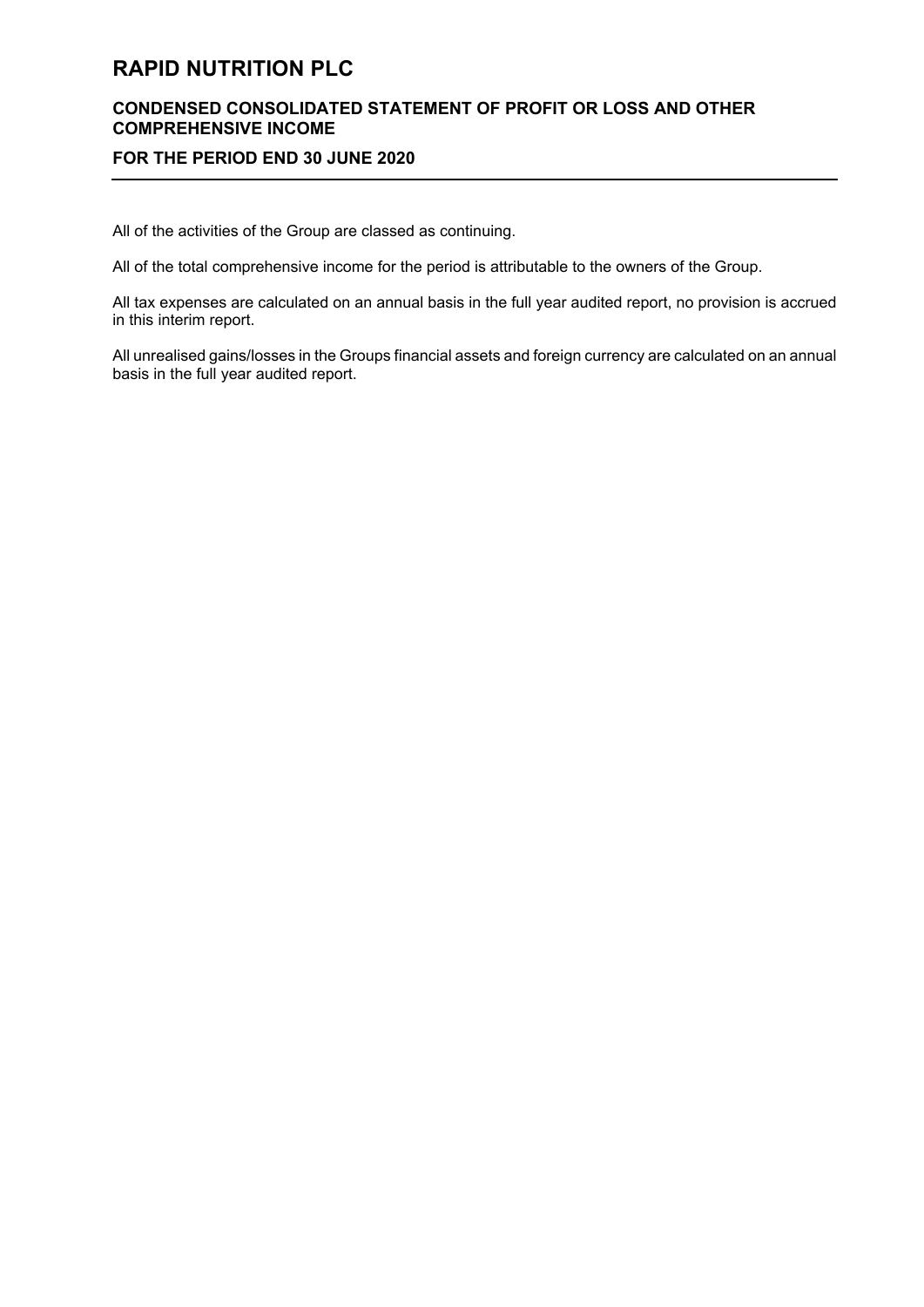# **CONDENSED CONSOLIDATED STATEMENT OF FINANCIAL POSITION**

# **AS AT 30 JUNE 2020**

|                                      | <b>Note</b> | 30-Jun-20  | 30-Jun-19  |
|--------------------------------------|-------------|------------|------------|
| <b>Assets</b>                        |             |            |            |
| <b>Current Assets</b>                |             |            |            |
| Cash and cash equivalents            |             | 235,550    | 243,576    |
| Trade and other receivables          |             | 3,840,509  | 2,789,950  |
| Prepayment                           |             | 0          | 0          |
| Inventory                            |             | 209,199    | 245,804    |
| <b>Financial Assets</b>              | $\,6\,$     | 5,951,435  | 5,951,435  |
| <b>Other Asset</b>                   |             | 0          | 0          |
| Loans                                |             | 0          | 0          |
| <b>Total Current Assets</b>          |             | 10,236,692 | 9,230,765  |
| <b>Non-current Assets</b>            |             |            |            |
| Investments                          |             | 6,324,511  | 6,329,347  |
| Property, plant and equipment        |             | 4,882      | 1,800      |
| Intangible Assets                    |             | 2,105      | 2,105      |
| <b>Total Non-current Assets</b>      |             | 6,331,499  | 6,333,252  |
| <b>Total Assets</b>                  |             | 16,568,191 | 15,564,017 |
| <b>Liabilities</b>                   |             |            |            |
| <b>Current Liabilities</b>           |             |            |            |
| Trade and other payables             |             | 915,282    | 1,718,114  |
| Borrowings - C                       |             | 1,126,872  | 1,172,346  |
| Other Payables                       |             | 0          | 0          |
| <b>Total Current Liabilities</b>     |             | 2,042,155  | 2,890,460  |
| <b>Non-Current Liabilities</b>       |             |            |            |
| Tax and other related                |             | 971,918    | 296,014    |
| Borrowings - NC                      |             | 1,257,108  | 1,405,341  |
| Deposit                              |             | 0          | 0          |
| <b>Total Non-Current Liabilities</b> |             | 2,229,108  | 1,701,355  |
| <b>Total Liabilities</b>             |             | 4,271,263  | 4,591,815  |
|                                      |             |            |            |
| <b>Net Assets</b>                    |             | 12,296,929 | 10,972,202 |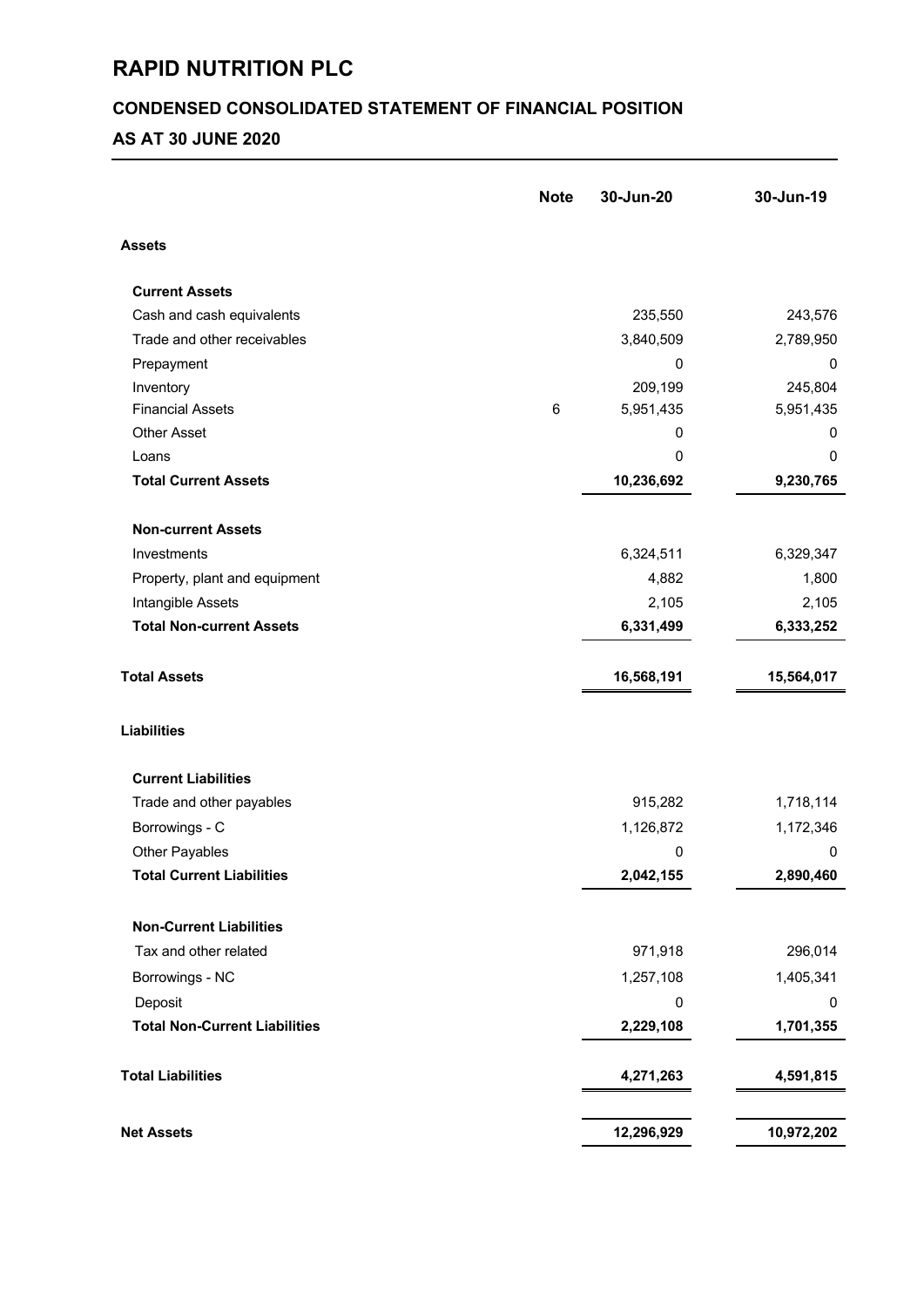# **CONDENSED CONSOLIDATED STATEMENT OF FINANCIAL POSITION**

# **AS AT 30 JUNE 2020**

| <b>Equity</b>                 |              |               |
|-------------------------------|--------------|---------------|
| Shares                        | 29,920,232   | 29,503,701    |
| <b>Share Premium</b>          | 193,022      | 193,022       |
| Merger Reserve                | -26.061.971  | $-26,061,971$ |
| <b>Retained Earnings</b>      | 9,503,620    | 8,962,496     |
| <b>Current Year Earning</b>   | 1,255,749    | 541,124       |
| Foreign Exchange Open         | $-80.855$    | 113,233       |
| Foreign Exchange for the Year | $-347,553$   | $-194,088$    |
| <b>Asset Reserve</b>          | $-2,085,316$ | $-2,085,316$  |
| <b>Total Equity</b>           | 12,296,928   | 10,972,201    |

These financial statements were approved and authorised for release by the Directors on the 23 September, 2020 and are signed on its behalf by:

 $\overline{\phantom{a}}$ 

**Simon St Ledger** Director

Company registration number: 07905640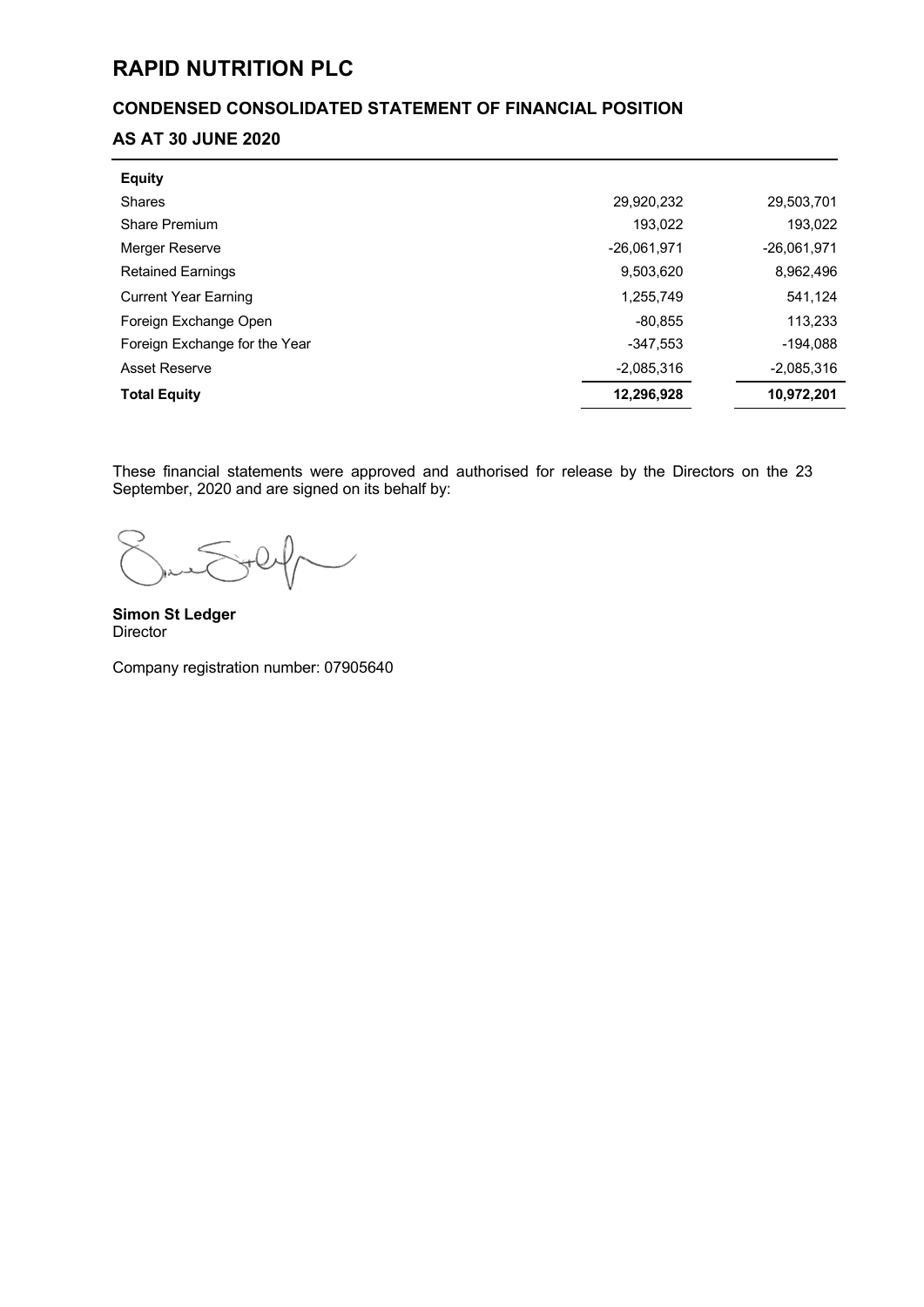## **CONDENSED CONSOLIDATED STATEMENT OF CHANGES IN EQUITY FOR THE YEAR ENDED 30 JUNE 2020**

|                                                              | Ordinary<br><b>Share Capital</b> | Share<br>Premium | Merger<br>Reserve | Retained<br>Earnings | Asset<br>Reserve | Foregin<br>Exchange | <b>Total Equity</b> |
|--------------------------------------------------------------|----------------------------------|------------------|-------------------|----------------------|------------------|---------------------|---------------------|
|                                                              | \$                               | \$               | \$                | \$                   | \$               | \$                  | \$                  |
|                                                              |                                  |                  |                   |                      |                  |                     |                     |
| Balance as at 1 July 2018<br><b>Comprehensive Income</b>     | 29,091,609                       | 193,023          | $-26,061,971$     | 8,962,496            | $\mathbf 0$      | 113,233             | 12,298,390<br>0     |
| Ordinary Share<br>Capital,<br>net of<br>transaction costs    | 412,092                          |                  |                   |                      |                  |                     | 412,092             |
| Profit for the year                                          |                                  |                  |                   | 541,124              |                  |                     | 541,124             |
| <b>Asset Reserve</b>                                         |                                  |                  |                   |                      | (2,085,316)      |                     | $-2,085,316$        |
| Foreign Exchange                                             |                                  |                  |                   |                      |                  | $-194,088$          | $-194,088$          |
| Balance as at 30 June 2019                                   | 29,503,701                       | 193,023          | $-26,061,971$     | 9,503,620            | $-2,085,316$     | $-80,855$           | 10,972,202          |
|                                                              |                                  |                  |                   |                      |                  |                     |                     |
| Share<br>Capital,<br>Ordinary<br>net of<br>transaction costs | 416,531                          |                  |                   |                      |                  |                     | 416,531             |
| Profit for the year                                          |                                  |                  |                   | 1,255,749            |                  |                     | 1,255,749           |
| <b>Asser Reserve</b>                                         |                                  |                  |                   |                      |                  | $-347,553$          | $\bf{0}$            |
| Foreign Exchange                                             |                                  |                  |                   |                      |                  |                     | $-347,553$          |
| Balance as at 30 June 2020                                   | 29,920,323                       | 193,023          | $-26,061,971$     | 10,759,369           | $-2,085,316$     | $-428,408$          | 12,296,929          |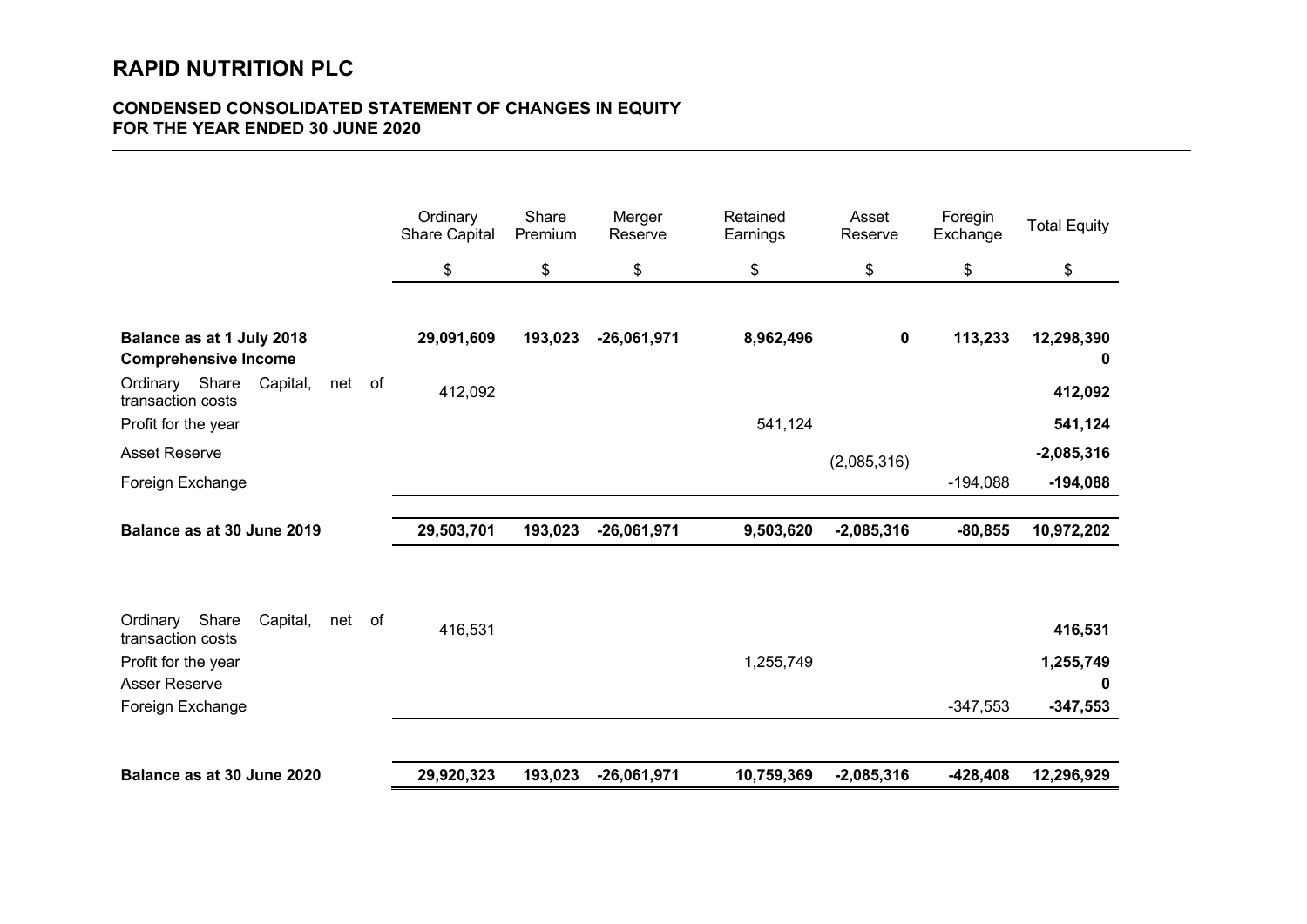## **CONDENSED CONSOLIDATED STATEMENT OF CASH FLOWS**

# **FOR THE YEAR ENDED 30 JUNE 2020**

|                                                          | <b>Note</b> | 30-Jun-20<br>\$ | 30-Jun-19<br>\$ |
|----------------------------------------------------------|-------------|-----------------|-----------------|
| Cash flows from operating activities                     |             |                 |                 |
| Receipts from customers                                  |             | 2,213,563       | 890,360         |
| Payments to suppliers and employees                      |             | $-2,566,860$    | $-2,011,820$    |
| Cash receipts from other operating activities            |             |                 |                 |
| Cash payments from other operating activities            |             |                 |                 |
| Net cash used by operating activities                    | 25          | $-353,297$      | $-1,121,460$    |
| Cash flows from investing activities                     |             |                 |                 |
| Purchase of plant and equipment                          |             | $-3,082$        | 0               |
| Payments for intangibles                                 |             |                 |                 |
| Other cash items from investing activities               |             | 4,835           |                 |
| Net cash used by investing activities                    |             | 1,753           | $\mathbf 0$     |
| <b>Cash flows from financing activities</b>              |             |                 |                 |
| Proceeds from issue of shares                            |             | 388,991         | 412,092         |
| Costs of issue of shares                                 |             |                 |                 |
| Proceeds from borrowings                                 |             |                 |                 |
| Proceeds from related party borrowings                   |             | $-45,473$       | 732,722         |
| Payment for Finance Lease                                |             |                 |                 |
| Loans advanced                                           |             |                 |                 |
| Other cash items from financing activities               |             |                 |                 |
| Net cash used by financing activities                    |             | 343,518         | 1,144,814       |
| Increase/(decrease)in cash and cash equivalents          |             | $-8,026$        | 23,354          |
| Cash and cash equivalents at the beginning of the period |             | 243,575         | 220,221         |
| Cash and cash equivalents at the end of the period       | 8           | 235,549         | 243,575         |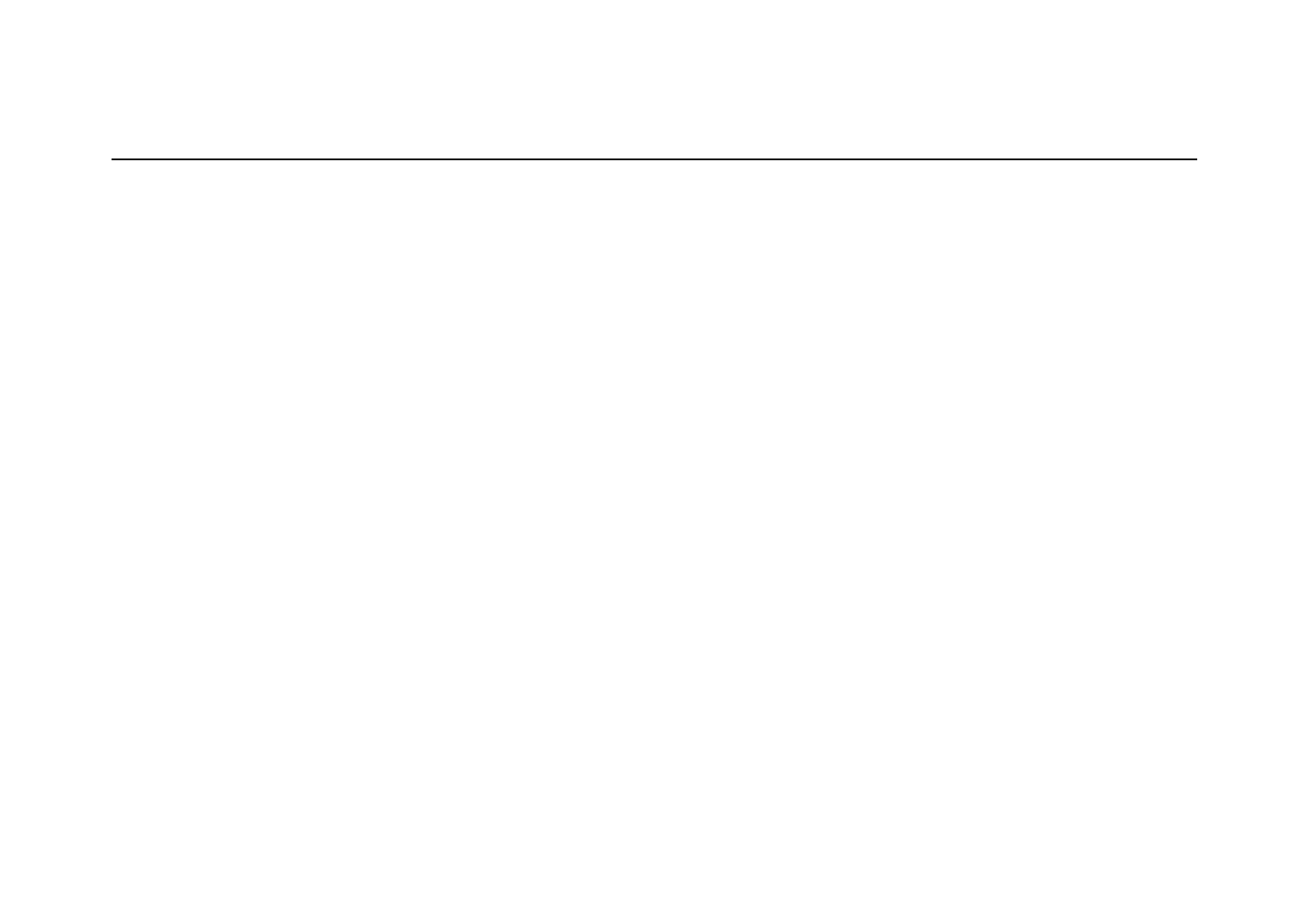The consolidated financial statements and notes represent those of Rapid Nutrition PLC and its subsidiary ("the consolidated group" or "group"), for the period under review to 30 June 2020.

#### **1. General Information**

The information for the period ended 30 June 2020 does not constitute statutory accounts as defined in section 434 of the Companies Act 2006. A copy of the statutory accounts for that period has been delivered to the Registrar of Companies. The auditors reported on those accounts: their report was unqualified, drew attention to the Group's going concern status by way of emphasis, and did not contain a statement under section 498(2) or (3) of the Companies Act 2006.

#### **2. Accounting Policy**

#### *Basis of preparation*

The statutory financial statements of Group plc are prepared in accordance with IFRSs as adopted by the European Union. The condensed set of consolidated financial statements included in this interim financial report has been prepared in accordance with International Accounting Standard 34 'Interim Financial Reporting', as adopted by the European Union.

#### *Going concern*

This report has been prepared on the going concern basis, which contemplates the continuation of normal business activity and the realisation of assets and the settlement of liabilities in the normal course of business.

The Directors recognise that the ability of the Group to continue as a going concern and to pay its debts as and when they fall due may be dependent on settlement of substantial receivable balances, funding via equity and debt, continued support of shareholders through short term loans, and successful realisation of revenue growth via the company's plans for successful launch of company's new product lines. On this basis, the Directors believe there are sufficient funds to meet the Group's working capital requirements going forward.

The company's cash position has strengthened post 30 June 2020 due to trade receivables being received.

The financial report does not include any adjustments relating to the recoverability and classification of recorded asset amounts nor to the amounts and classification of liabilities that may be necessary should the Group be unable to continue as a going concern.

#### *Changes in accounting policy*

For the current, interim financial period, the Group has noted no amendments to International Accounting Standards that will be effective for the first time. As such, the same accounting policies, presentation and methods of computation are followed in the condensed set of financial statements as applied in the Group's latest statutory audited financial statements. Except as disclosed on the 28 May 2020 the change in the annual accounting reference period ending 30 June 2020 is extended as to end on 31 December 2020. Subsequent periods will end on the same date and month in future years.

#### *Functional and presentation currency*

An entity's functional currency is the currency of the primary economic environment in which it operates. Due to the importance of Australia as the group's base of operations, which includes but not limited to payroll, insurance, funding raised, majority of cost of sale are incurred and where the board and senior management are based, the directors of the group view Australian Dollars as the group's functional currency. The Group uses Australian bank accounts and all dealings and commercial contracts are through the Australian company.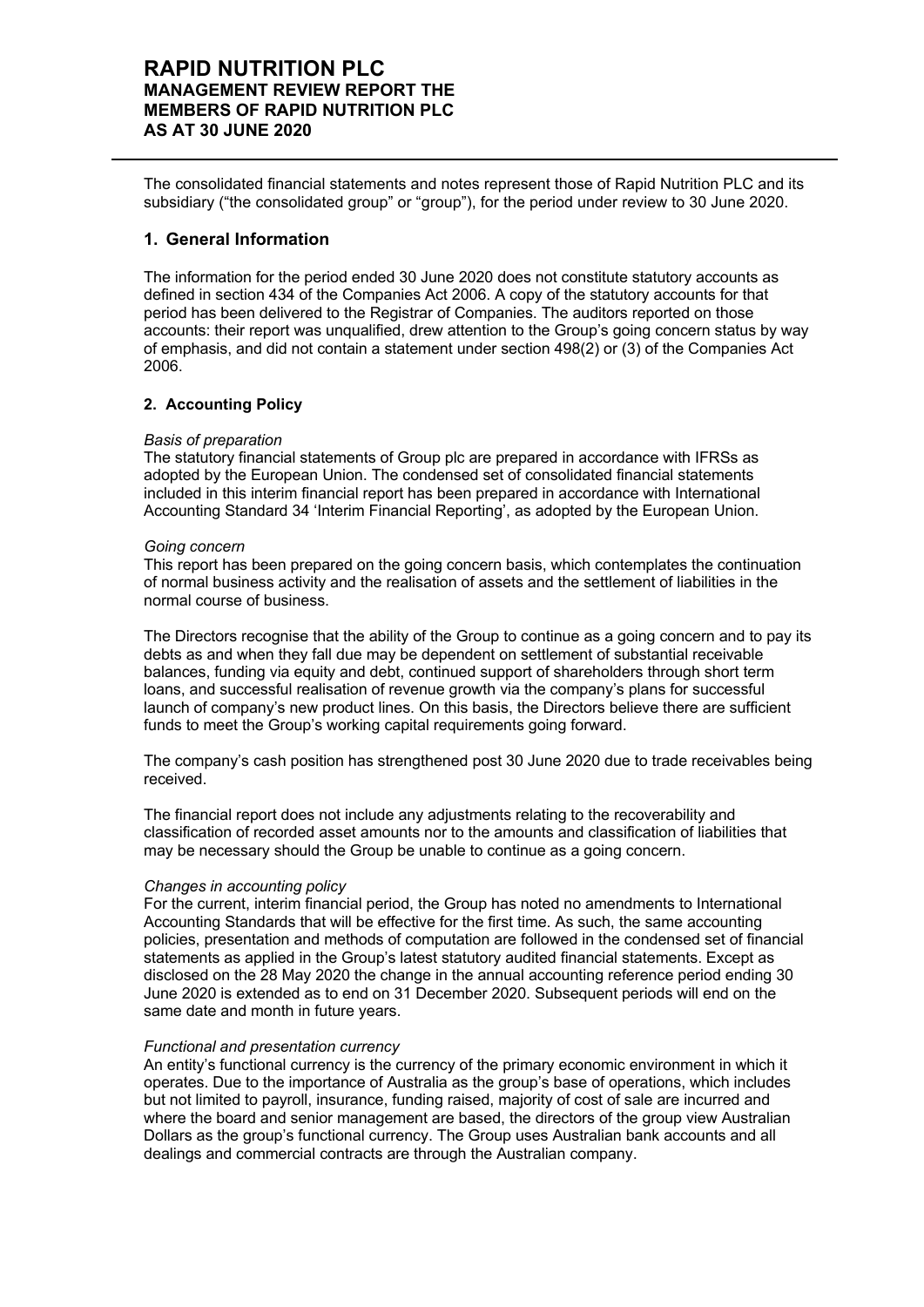The financial information in this consolidated interim financial statements are in Australian dollars.

#### **4. Revenue**

|                                 | 2020      | 2019      |
|---------------------------------|-----------|-----------|
| <b>Distributor/Direct Sales</b> | 3,375,668 | 3,104,879 |
| Licensing Fee/Other             |           |           |
| <b>Total Revenue</b>            | 3,375,668 | 3,104,879 |

#### **5. Earnings per share**

The following reflects earning and share data used in thee earnings per share calculation

|                                   | 2020       | 2019       |
|-----------------------------------|------------|------------|
| Profit for the year               | 1.255.749  | 541.124    |
| Weighted average number of shares | 36,239,201 | 32,459,824 |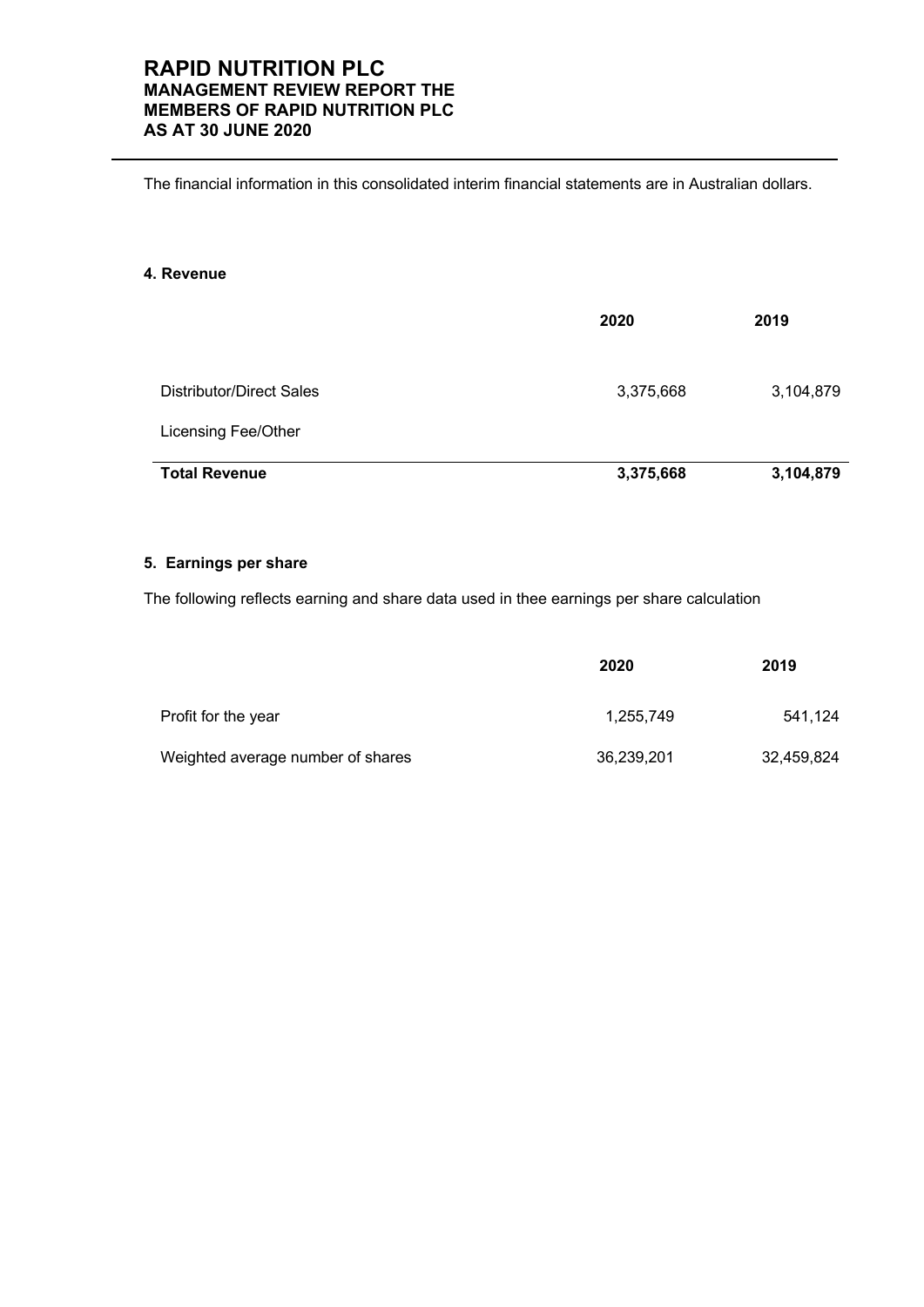#### **6. Financial Asset**

Financial assets measured at fair value through profit or loss

Financial assets held for trading:

Investments in equity instruments held for trading

|                                                                         | 2020      | 2019      |
|-------------------------------------------------------------------------|-----------|-----------|
| Held for Trading Motivate Health Technologies Inc<br>(Motivideo) Shares | 5.951.435 | 5.951.435 |

Shares held for trading are traded for the purpose of profit taking. Changes in fair value are included in the statement of profit or loss and other comprehensive income. The Company received an independent assessment of fair value of its minority investment in Motivate Health Technologies Inc as at 30th June 2019. The valuation was undertaken on a going concern basis. Calculation of the value for the business and equity were prepared on a Discounted Cash Flows basis. The Company holds a 13.9% minority shareholding in Motivate Health Technologies, Inc. (4,450,000 out of 32,035,742 shares). Foreign currency monetary assets at the reporting date are translated at the exchange rate existing at the reporting date. Exchange differences are recognised in the statement of comprehensive income in the period in which they arise. The Company will obtain an updated independent valuation and review its fair value prior to publishing its full annual audited accounts as at 30<sup>th</sup> December 2020.

Unrealized gains

| Value at Period end   | 5.951.435 |
|-----------------------|-----------|
| Value to 30 June 2020 | 5.951.435 |

**7. Investment**

|                                        | 2020      | 2019      |
|----------------------------------------|-----------|-----------|
| Investment in Streamcast Marketing LLC | 6,324,511 | 6,329,347 |
| Investment in Vibe Life Pty Ltd        | 100       | 100       |
| <b>Total</b>                           | 6,324,611 | 6,329,447 |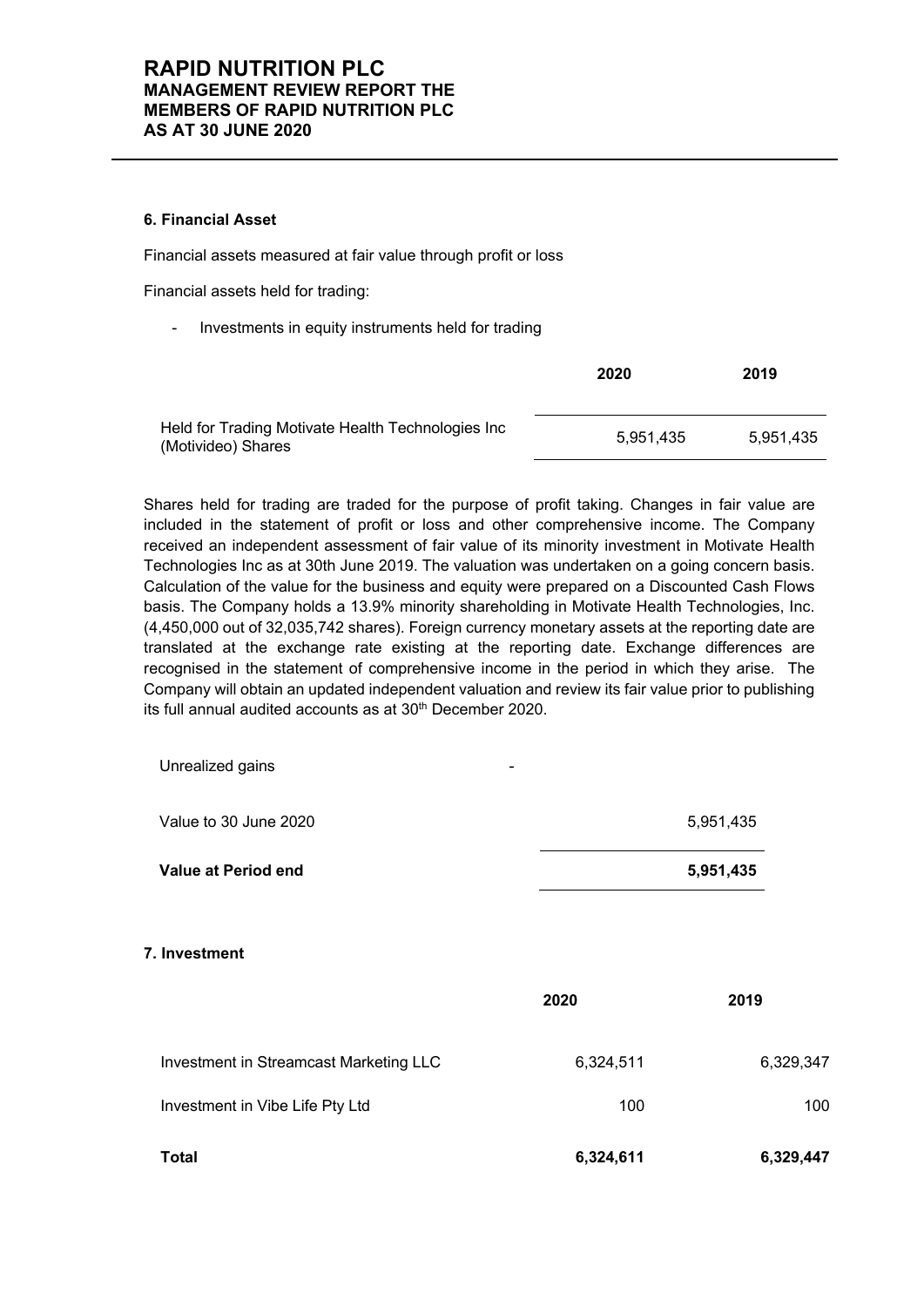As part of the group's long-term vision, and change of business model, the group holds an equity position in the above companies to further support its marketing and distribution efforts in Australia, China and USA. The Company received an independent assessment of fair value of its 19% minority holding in Streamcast Marketing LLC as at 30th June 2019. The valuation was undertaken on a going concern basis. Calculation of the value for the business and equity were prepared in a Discounted Cash Flows basis. Foreign currency monetary assets at the reporting date are translated at the exchange rate existing at the reporting date. Exchange differences are recognised in the statement of comprehensive income in the period in which they arise. The Company will obtain an updated independent valuation and review its fair value prior to publishing its full annual audited accounts as at 30<sup>th</sup> December 2020.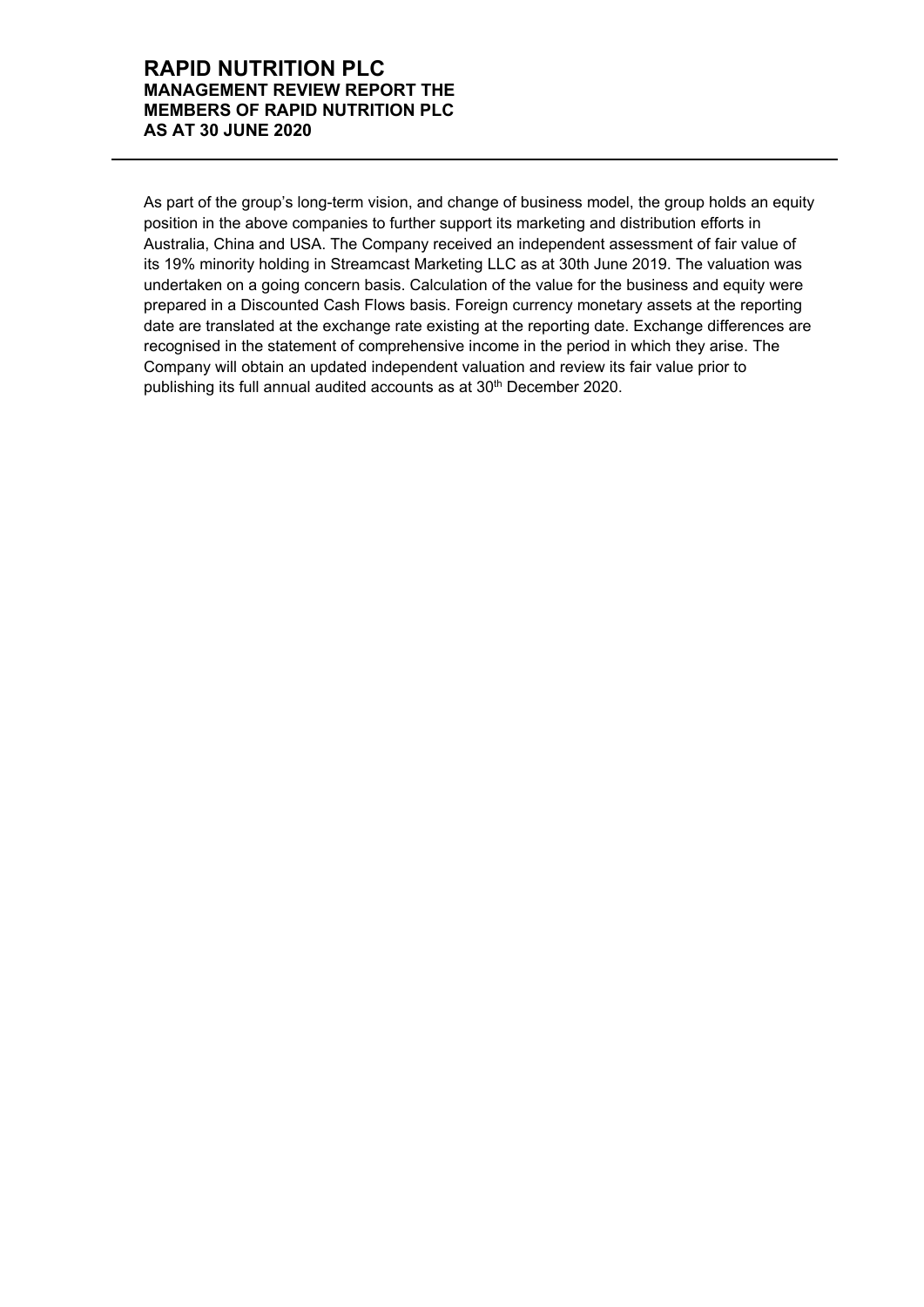#### **Dear Shareholders,**

Rapid Nutrition PLC (SW:RAP, OTCQB:RPNRF), a natural wellness company focused on organic wholefood-based nutrition and science-based herbal products, announced the following trading update on the 31 August 2020, ahead of the publication of its Interim Results for the period ended 30 June 2020, published on 30 September 2020.

Even during a global pandemic, the company continues to realize strong market demand for health supplements, with its flagship brand SystemLS™ in particular, including a variety of organic and natural high-protein vegan shakes, superfoods, whey protein, metabolism boosters and high-fiber bars.

#### **2020 Interim Financial Highlights**

Financial highlights for the period to date include:

- Revenue for the period reached \$3.375m, up 9%, compared to the same period last year \$3.104m.
- Gross margin was \$2.455m, an increase of 19% compared to the same period last year, with continued growth anticipated for the remainder of the year as the company progresses its strategy of bringing to market innovative science-based organic products, across multiple categories, which it believes will anchor future earnings.

#### **Interim 2020 Operational Highlights**

Noteworthy annual highlights for Rapid Nutrition include:

- Further expansion of the company's global distribution with new partnerships in Brazil, France, Italy, Switzerland, Jamaica and the Caribbean Community (CARICOM).
- Growth through the company's direct-to-consumer channels for its flagship brands.
- Initiated preparations to launch a significant oral anti-viral prevention therapy designed to help relieve symptoms of colds and the flu, which was granted an Innovation Patent in 2016.
- Awarded an Innovation Connections Grant from the Australian Government to further support the development of its cold and flu therapy. The Company was also accepted into the touted Entrepreneurs Programme, which shares expert advice, funding and incentives to help businesses innovate, compete and grow.
- A continued focus of driving science-driven product innovation in the health and wellness sector, the company recently bolstered its scientific management team, welcoming renowned naturopath and herbalist Ruth Kendon to its well-established management team as the company continues to expand its portfolio of science-based products.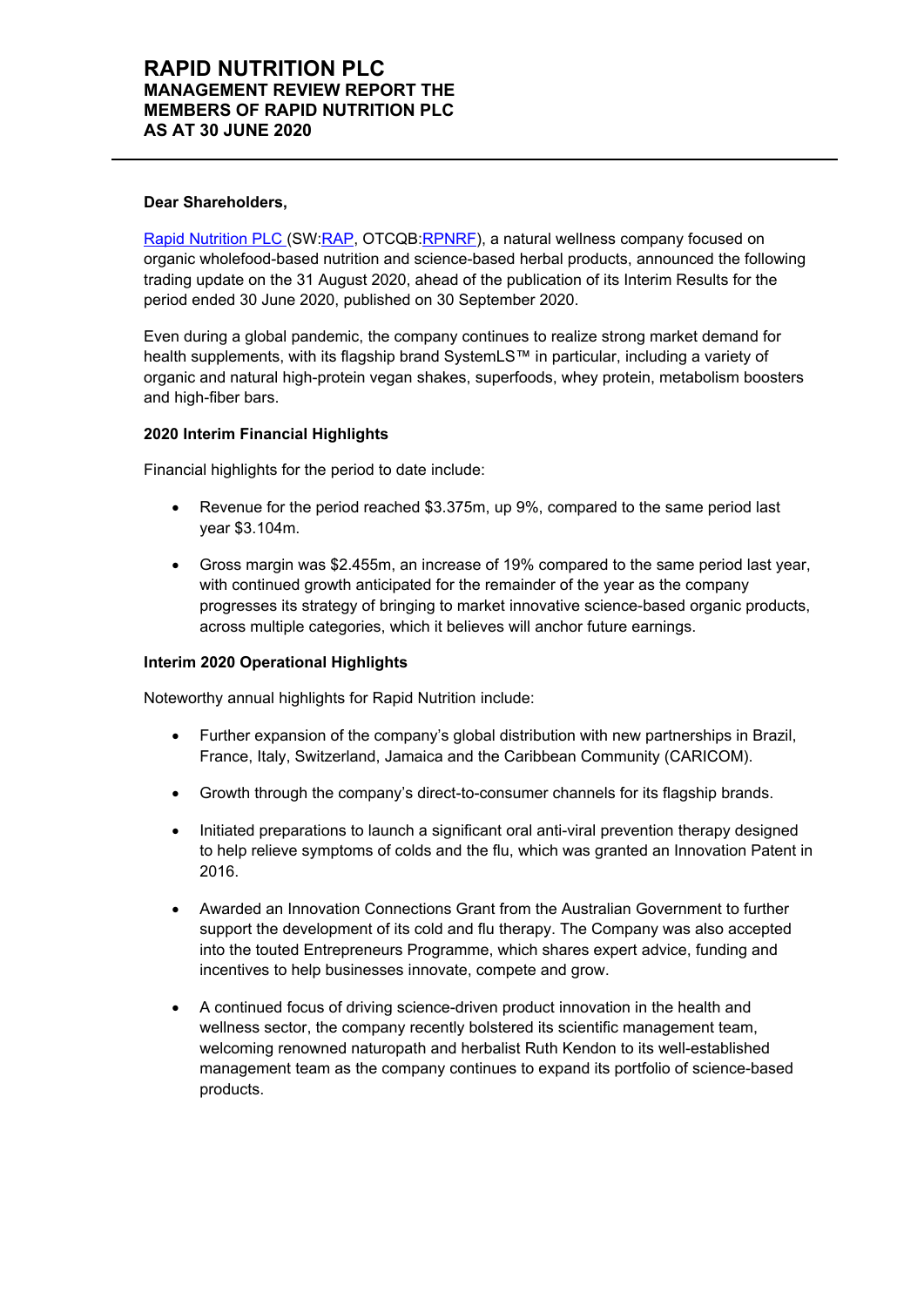• The group incorporated Rapid Nutrition Science, which will house the intellectual property for the herbal anti-viral and focus on in-house development of cutting-edge natural science. This will provide Rapid Nutrition PLC with an exclusive worldwide licensing deal in a category which is expected to witness substantial growth.

#### **Management Commentary**

On Jan. 1, 2020, few prognosticators would have predicted the direction the year was to take. In the wake of Covid-19, Rapid Nutrition has performed with innovation and inspiration to deliver solid results and outcomes.

The work delivered over the first half of the year will guide and inform the months to come, laying a foundation for an anticipated strong six months. As an example, Rapid Nutrition's Sydney retail store initially faced reduced revenue following lost foot traffic. However, since we offer a multi-channel distribution approach, we were able to quickly adapt during the lockdown orders to optimize online direct-to-consumer channels to not only sustain revenue, but to bolster revenues compared to the same period last year.

"I am incredibly proud of our management team's resilience and ability to quickly adapt to conditions out of our control to ensure the company's continued growth and strength," said Rapid Nutrition CEO Simon St. Ledger. "We were fortunate to have such an experienced team during challenging times to continue to steer our company in a positive direction."

The senior leadership team and the Rapid Nutrition board have been working diligently side by side to continually create shareholder value by increasing visibility and viability. Rapid Nutrition continues to invest heavily in its team, intellectual property and product offerings, particularly in the cold and flu category and the rapidly growing vegan category.

Moreover, Rapid Nutrition is well-positioned within the industry moving into the next quarter and eventual post-Covid, where demand for health supplements is likely to remain at an all-time high with consumers who are more mindful than ever of the importance of health, wellness and immunity.

"In truth, the most exciting aspect of these results is the potential for even more growth. As we continue to scale our global distribution model, management team and IP in trending categories, we anticipate increased product demand, and global reach," St. Ledger added.

As Rapid Nutrition continues to expand markets, operations and distribution for its flagship brands, in addition bolstering its digital assets to capitalize on its Direct-to-consumer channel with the release of a high quality video series of quick and easy recipes created by a celebrity chef that use SystemLS products to support healthy eating habits.

The interim financials have been published on the company's website as of 30 September, 2020.